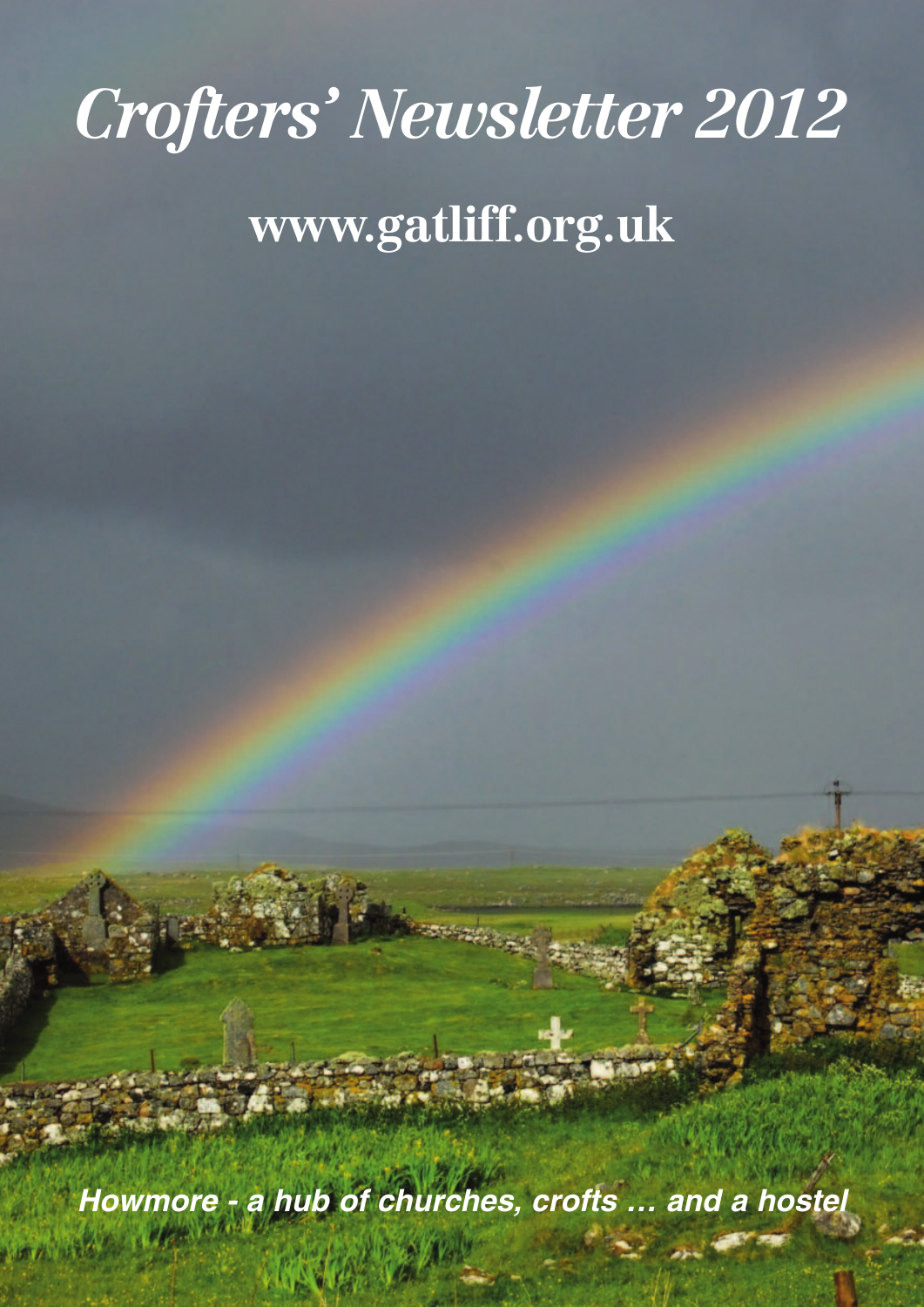#### **Jo Burgess Introduces the Comments Made by Hostellers in the Log-books during 2011**

For me 2011 was a year when I did not get to the islands or enjoy the live music of Runrig because they were having a year off. Without either to look forward to, a big part of my 'raison d'etre' was missing , but **memories** and the music, as well as *Scottish Islands Explorer* magazine kept me going.

It is good to read that **so many have fallen in love** with the islands and that the hostels continue to bring such pleasure, meeting the needs of travellers whose needs are simple.

I still hope that one day I will hear again from some of the young people who were with me at Rhenigidale in 1985 on the Schools' Hebridean Society Expedition. It **changed my life** and I will always be grateful to Roddy, Alasdair, Cathie, Kenny, Moira and all the others who made us so welcome. When I need to be 'far from the crowded river' the path is one of the places I go.



*Light on Howmore and the mountains of South Uist beyond*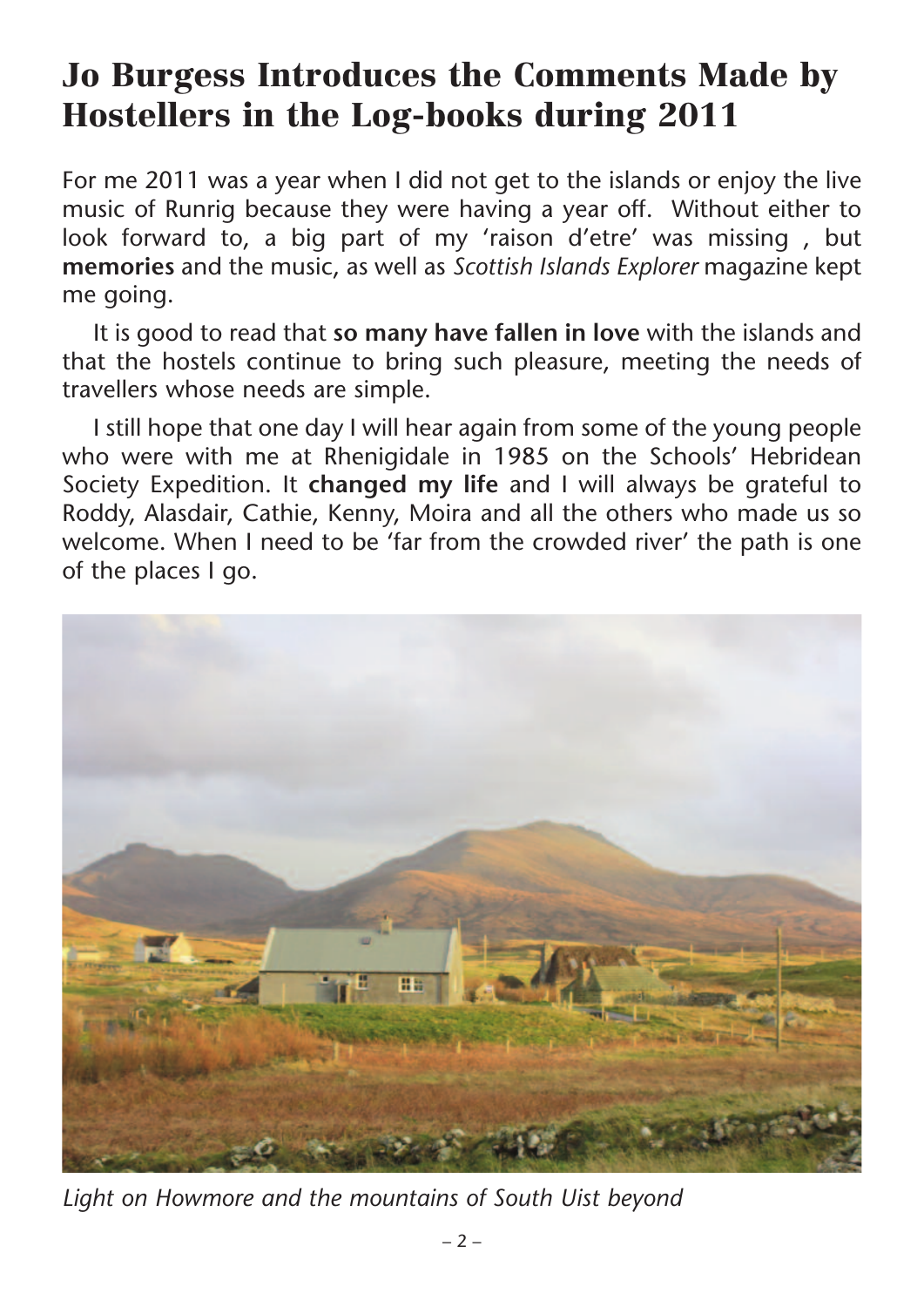Here are **some items** from the log books from south to north.

### *Howmore*

The Hamiltons met people they had last met here in 2009 and wrote that Betty's Banoffee Pie is heavenly. Ken arrived after a 13-mile trudge along the beach from Eriskay. Jan used Howmore as a base to explore the whole area by bike and walked the 3000-footers being blessed with a week's wonderful weather. Hostellers from Inverness enjoyed an **international supper** and heard the corncrakes on a walk to the local beach.

In May the hostel was a break from camping, the wind and rain and hostellers enjoyed excellent birding. Bob, Allan and Gordon climbed Beinn Mhor before returning to the comfort of the hostel and good company. When Jonathan arrived from the north cycling against the gale, he enjoyed seeing sparrows flying backwards. Victoria and Peter received congratulations on their **engagement** and by the end of the month there was lots of sun for Maggie, Clive and Judy.

In June, Jonathan quoted Thomas Hardy - *Life should not be measured by its extent, but by its intensity.* Cherry from France was back again and found it good **to meet new people** and re-meet fellow hostellers. Andrew aged 46½ who cycled here from Stornoway wrote: ' Life is short - Break the rules - Forgive quickly - Kiss slowly - Laugh uncontrollably and never regret anything that makes you smile.'

Meg from California had fine weather after rain, hail and snow, climbing Hecla in clear sun with no wind. Ann last visited 19 years ago when the toilet was outside. Alan on his third visit recommended *Night Falls on Ardnamuchan* by Alasdair Maclean. Harry climbed Hatharsal and wrote - 'Remember there is nothing as relentless as a Hebridean peat bog, but it was worth it for the fantastic views.' He found it a **great pleasure** to be back with a cheerful crowd of fellow-hostellers and the warm welcome from Betty who happened to be at the gate.

Chris recommended the Howmore to Daliburgh coastal walk taking in some interesting **archaeological sites** including a leaning stone (NF734337), an Iron Age broch (NF713298) and the Hallan roundhouses (NF732220). At 12 miles it will take at least four hours and the last bus leaves Daliburgh at 17.20 from the bus stop near the Borrowdale Hotel.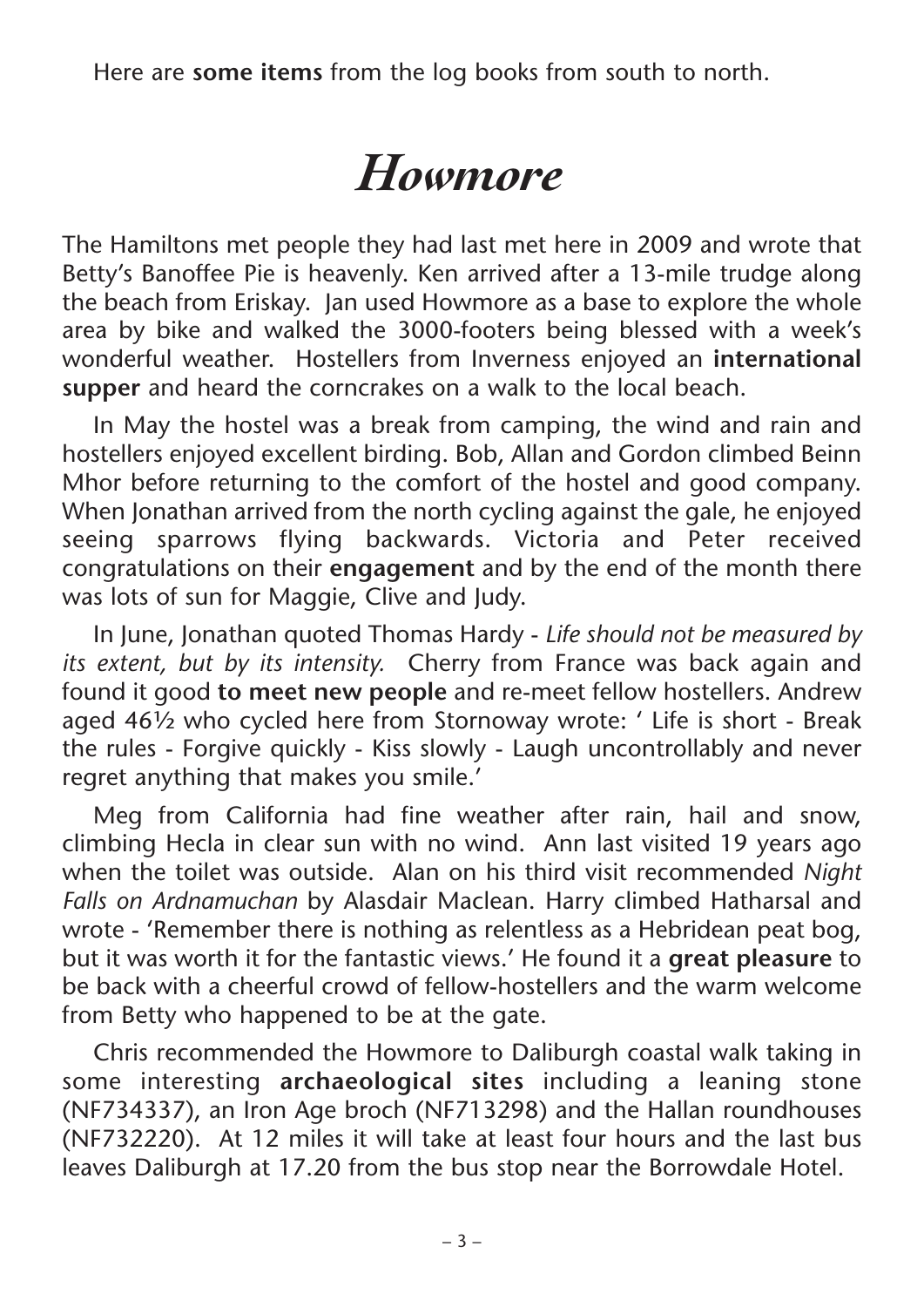Fi and Gille were here for two weeks caterpillar hunting on the machair, but enjoyed a walk up Hatharsal despite getting wet feet. Roland from Switzerland stayed either side of hiking to the **Uisinis Bothy.** Jo and Vicky arrived in July in lovely weather and left in slightly more Scottish weather having met great people. Ashleigh and Chris had a fine stay and flew their kite on the beach. Susan, Mandy and Isabella made pancakes. The Pollocks thought there was a good selection of board games and at the end of July someone saw a baby seal.

Chris and Elspeth thanked Betty for a cosy shelter, clean and welcoming. They had a great stay with **fellow-explorers** of the Hebrides. Thomas from Bavaria spent three nights here and wrote it was a pleasure to chat to helpful people like Betty and Tommy. Lukas from the Czech Republic stayed to rest his problematic knee having arrived from the north. He met very friendly individuals and hoped to come back.

In August a hosteller from France wrote, 'Scotland is a place where to find rest, peace and healing. The Outer Hebrides will remain a **special place** in my heart' *(I agree wholeheartedly* - Jo)

Rebecca on her first trip to the Outer Hebrides **hitched** for the first time and met many interesting people. She was heading to 'wherever the howling gale takes me.' Alex and Miriam had cycled north with lots of side-trips to buy things (including tweed from DJ MacKay at 6 Luskentyre) and were heading home hoping that they could keep some Hebridean peace in their hearts.

In September Ron from Vancouver walked Beinn Mhor, Beinn Corrodale and Hecla. Ken from Malaysia was cycle-camping and found the **hot water facilities** a godsend. Steve and Jen enjoyed great craic with others playing the fiddle and banjo. They had sore heads the next morning which meant no hill walking!

In October cyclists from Germany met Peter from Vienna and shared their fresh bread made in the oven.

In November, Ben, from Greenwich, having experienced ferocious winds, thought the place should be renamed '**Howl More**'. He particularly enjoyed Betty's banana loaf. Someone managed to cook a casserole, jacket potatoes, cherry pie and a birthday cake in the little oven.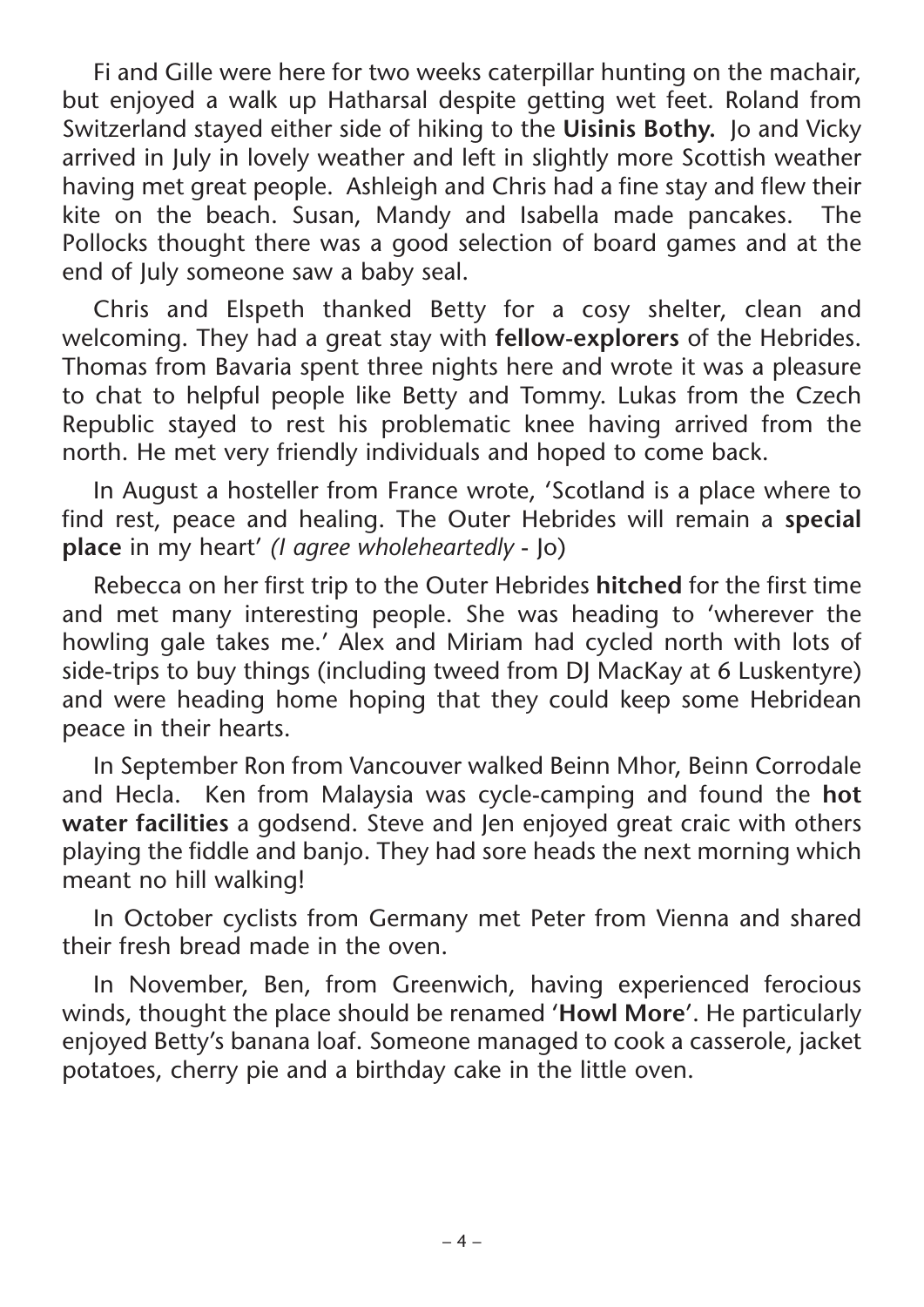#### *Berneray*

The first entry in the log book from George was 'as per usual **awestruck** by the place' - but he had no luck with the Aurora Borealis.

In February, Sophia, here on her fourth visit, with other music students from Benbecula wrote 'and right in the mouth of the elements - wind, sea and light all bringing me to life.' Students from Aberdeen, here in March, dried out around the fire and thought it a **fantastic place**. In April, Lesley and Eleanor found the hostel surprisingly busy and Linda and Pete thought they may have seen an otter. For Sam and Carole it was tough to move on after a 'banging time'.

In May, the midges were making Sue and Bridgie weep, but they found the hostel lovely and a **warm place** to stay. For others it was windy and there was no sign of the 'master fisherman'. Will, from Australia, came for one night and stayed six and wrote that it was one of the most beautiful spots in the islands and a cosy berth.

Visitors from Normandy experienced strong wind and had an excellent evening with some musicians. Peter and Victoria enjoyed **wonderful views** from the trig point, but by the end of May it was wet and windy so the cosy fire and a hot meal were welcome. By the next morning the sky was blue.

Lawrence had a memorable two nights with good company and **much hilarity** with the smoky fire. He recommended the cafe and shop. Jenny, from Australia, shared the smoky evening and loved the wild beaches, gannets crashing into the sea, little terns wheeling and fishing, oystercatchers calling and seals snoozing. Dave came for a holiday and wanted to stay.

In June, Ruth was happy to be here and allow her son to be free to explore and make new friends. She was also lucky and saw the otters. Aing Ying, **from China**, enjoyed it very much. Cherry, from France, also fell in love with the island and another visitor saw a short-eared owl. Roland, from Switzerland, thought the hostel cosy. Teresa, from Vancouver, thought the place brilliant, amazing and spectacular. Pete, aged 7, and Matthew, aged 8, really liked the beach.

In July, the Burtles and Ashcrofts had a two-hour sand-castle competition and enjoyed breathtaking views from the hill. Carol, Eddy and Ruaridh saw the otters and their babies. Visitors from Belgium were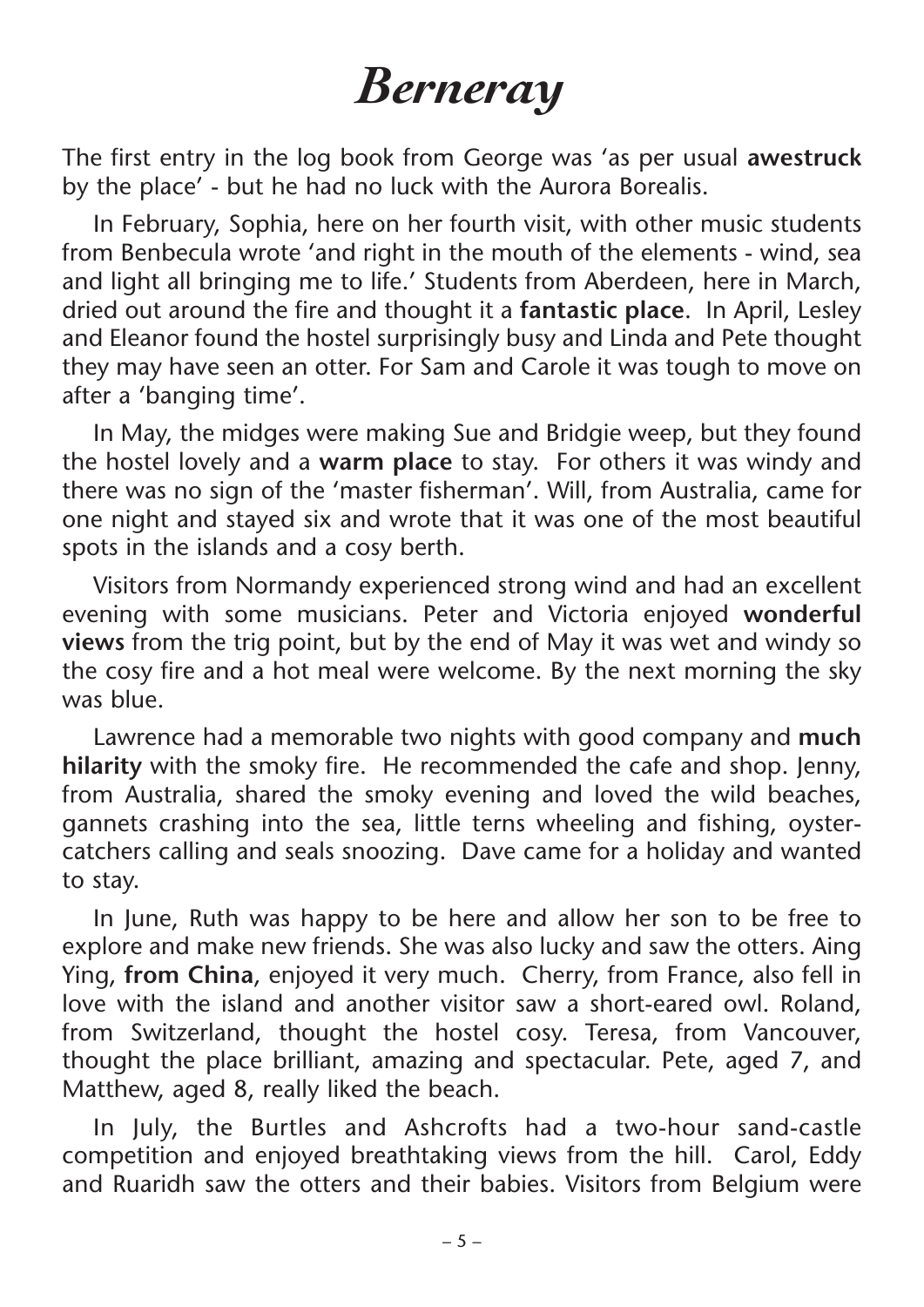here on a **return trip** 14 years on and thought it hadn't changed a bit.

Pud and Bun left the following **poem**:

This is the first time we've come to stay / On the beautiful island of Berneray

The lovely beaches were sunny and gold / But the sea was oh so cold There are plenty of things to see and do / We went on walks and saw wildlife too

And if the midges your way to waft / Get out some Avon Skin So Soft.

In August, visitors from **Switzerland** thought it beautiful. Ester loved the capsized otter on the blackhouse roof. Melanie met some lovely people and Louise was here from Corsica. By mid August it was wet and windy and Jennifer who had cycled from Benbecula had a warm welcome with the burning fire and bacon; and recommended a swim.

Yamauna from Tokyo wrote in **Japanese** (which I am grateful to a colleague from work for translating). He was travelling for three months by bike and had already been to Shetland and Orkney. His impression was that the hostel was very traditional and a simple cottage by the sea and he really liked it. He was here by himself on the first day and thought it would have been more fun if there were other guests especially as he missed a Japanese guest who had been staying the previous day. This was a shame.

Richard had **a tail-wind** from Barra for his bike ride and the sun was shining. Matthew wrote that when looked out from the top of Eaval, it metaphorically took the biscuit.

In September, Roland and Millie wrote that this place **is different** because it becomes home instantly and wrote, 'If the world ends this is where I will come.' Allan wrote that 'Dave's ashes found their home.' *(Mine will find theirs on Harris - Jo).*

In November, Dave was here with the fire and some Jura whisky for company - cycling from Kyle of Lochalsh to Oban **en route for his wedding** - the solitude gave him time to think about his speech and his fiancée Kim who would love it here as much as he did, a lot.

Marie and the Hamiltons were here for Christmas - Force 8 gales, a roaring stove, fantastic sea, otter on the west beach, good company and puzzles to do – what more do you want and as Alan, back again for the New Year, wrote 'a great **resting place in a wild landscape**'.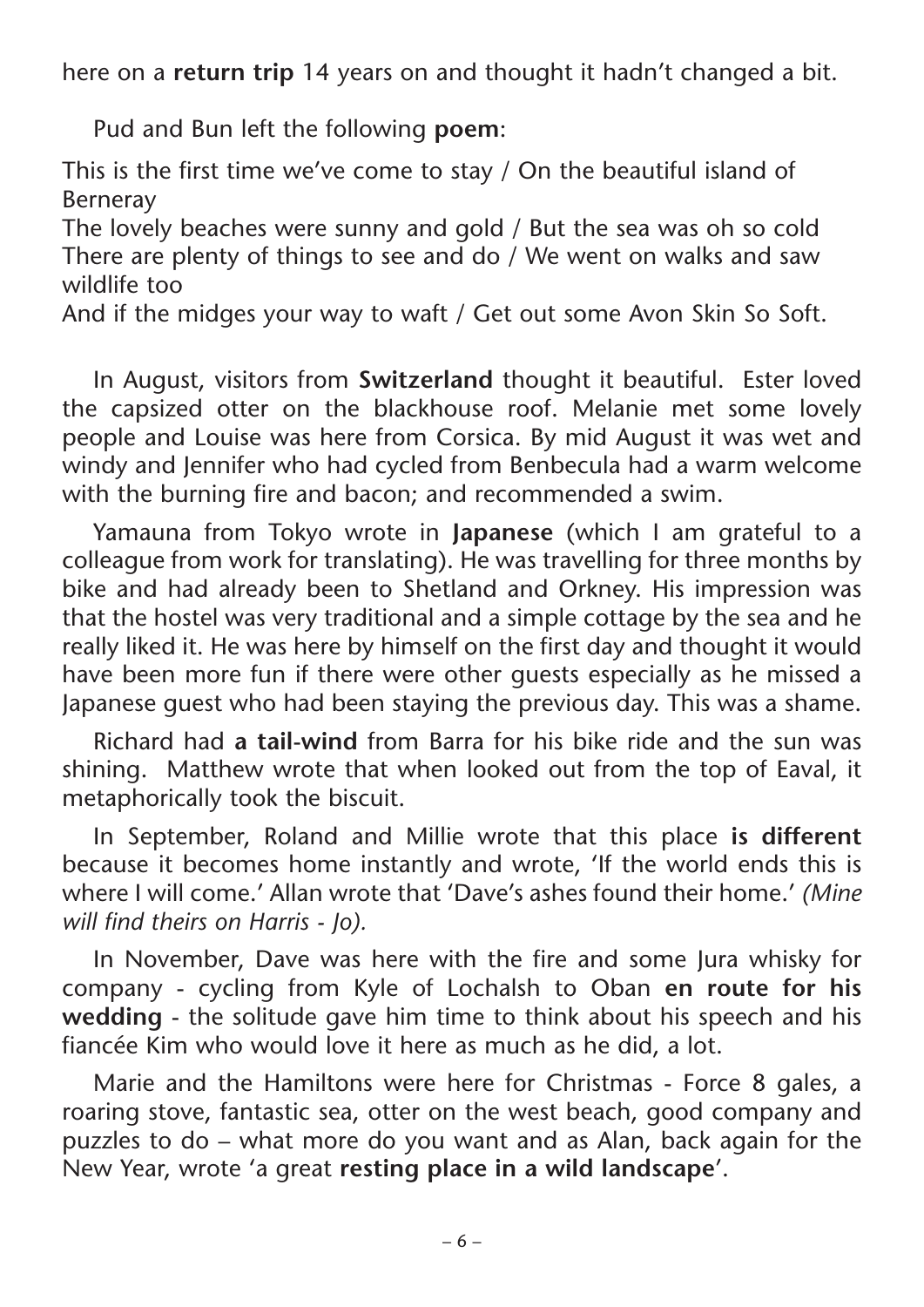# *Rhenigidale*

The first entry in the log book was from Kat and Ivan who thought the views were stunning and wrote, 'The changing weather brings with it some wonders - we saw a perfect **double rainbow** yesterday - so close we could've reached either end! This is such a gorgeous place where hill and land become intermingled with water and the ocean'.

In April, Hannah wrote a small note of thanks and that she was more than impressed with the **cleanliness and cosiness** of the basic hostels and 'it is nice for a bunch of strangers to be able to sit around a fire and make conversation all night. Pete from London wrote that, as always, this was 'an oasis of tranquillity, warmth and sane company. Thanks to Alasdair, Roddy and the Gatliff Trust.' *(Hear, hear - Jo).*

Hayley, Tom and Sam thought it was a great place to stay at the end of such a dramatic road and a **haven from the elements**. They saw the coast in its full glory with the sun shining.

In May, Ed and Vick wrote 'what a wonderful **tranquil** place.' Jeff and Sue were here from Bridgend to remember their dear friend Carl John who passed away in 2008, but during the 1990s brought young people here to renovate the hostel and inspired them to do the same at Howmore and Berneray. At the end of May Maggie and John walked to Tarbert and got soaked to the skin.

In June, Meg from **California** sheltered from a storm in the hostel. Steve had a great walk out to Sron Ulladall on a sunny day then unfortunately ran into a sheep on his motorbike at the turning to the village. He expressed his gratitude to visitors who helped out at the scene and after and Alasdair for getting him back from Stornoway hospital.

In June, Alan, who was here in 1986 (no road) and again in 1991, wrote that although much has changed, **much stays the same**. Ann last came 19 years ago and wrote, 'Why have I left it so long to come back. The landscape of mountain and sea is indescribably beautiful.' Julia wrote 'the cosy fireplace is awesome with nice views and good kitchen equipment'. Pete saw three porpoises swimming around the headland. He and Jane stayed four nights and wrote, 'Well done Gatliff - you've got it just right'. When Ewan and co were here, there were Germans, Dutch, Czech, Swedish, Brits and them (Scottish) in the hostel.

In July, Pauline and Mike, cycling south to north, had three nights **to**